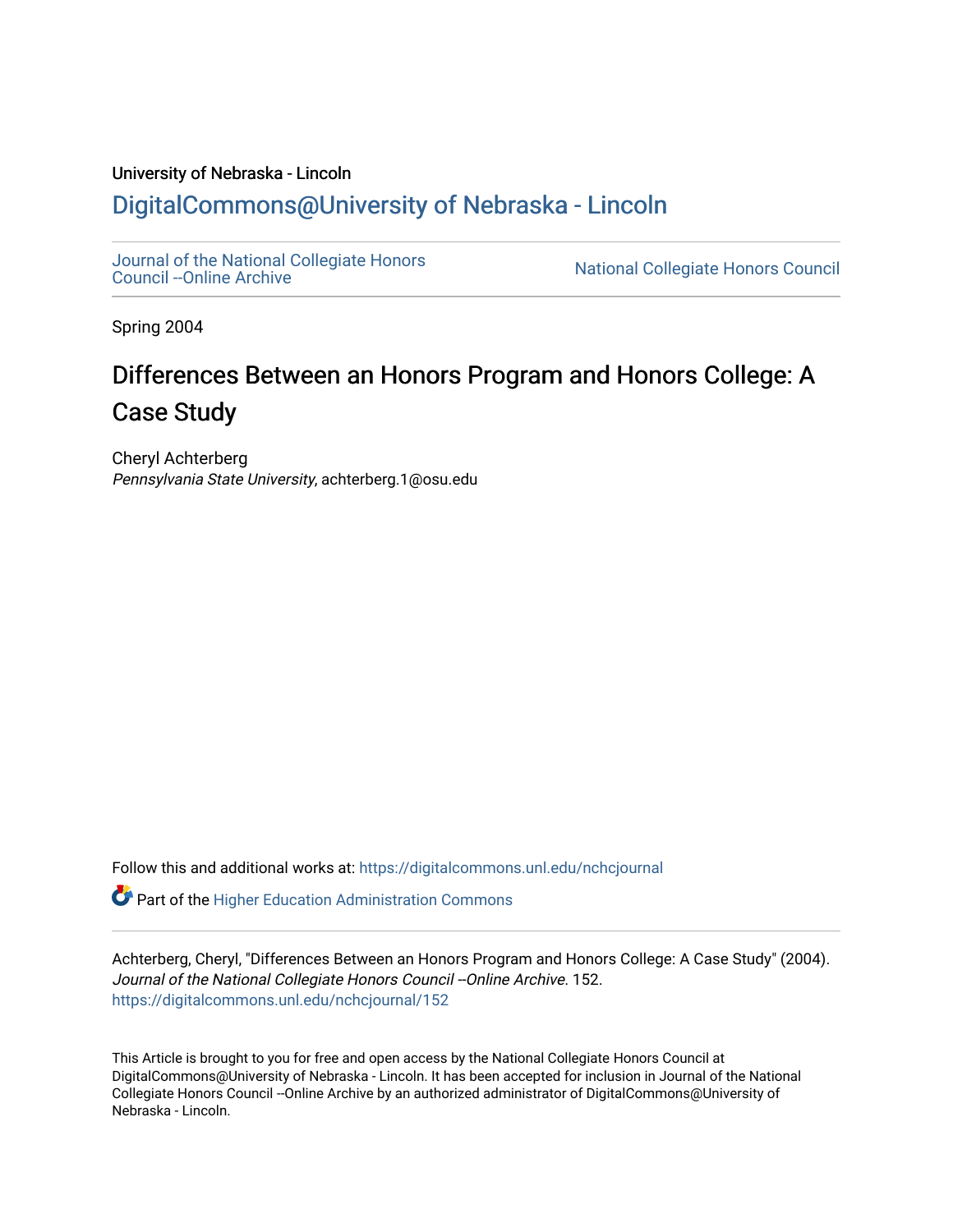# **Differences Between an Honors Program and Honors College: A Case Study**

## **CHERYL ACHTERBERG PENNSYLVANIA STATE UNIVERSITY**

*"Experience will guide us to the rules," he said. "You cannot make rules precede practical experience."*

*—* Antoine de Saint Exupéry

Honors colleges are springing up across the country. In the last several years pub-lic institutions of higher education from Vermont to Cal State Fresno and from Maine to South Florida have started honors colleges. Private universities such as Baylor, Hofstra, and Auburn have honors colleges as well (see Digby, 2002). At least one writer, Murray Sperber (2000) of Indiana University, has speculated that the primary purpose for creating such colleges is to solicit funds from one or more major donors. Others point out that the transition from program to college is primarily symbolic, signifying a stronger central commitment to honors students and honors education (Zane, 2002). More recently, Sederberg (2003) lists characteristics an honors college should have beyond a fully developed honors program. Most of these characteristics pertain to infrastructure and operations. Generalizations are difficult to make because of the individuality of various honors programs or colleges, but the truth is more complex and textured than these publications depict. There are few publications available to describe either the more subtle or substantial differences between an honors program and college.

The purpose of this article is describe the shift in practices, resources, expectations and scope as an honors program was converted to an honors college at one institution. It may provide a reference point as other programs consider such a change.

Penn State initiated its own university-wide honors program in 1980 with support from the Faculty Senate. It was designed after numerous honors programs were visited around the country and with input from seven local academic departments that had their own pre-existing honors programs. A vision for expanding the honors program was outlined in 1996 by the then-new president, Dr. Graham Spanier. In the fall of 1997, Penn State received a major gift from William A. and Joan Schreyer to found the Schreyer Honors College (SHC). Its purpose was to build upon the successful honors program already established. The gift was to be used to enrich the learning experience of students enrolled in the college and, more specifically, to nurture a global perspective and support international study with student travel grants; to add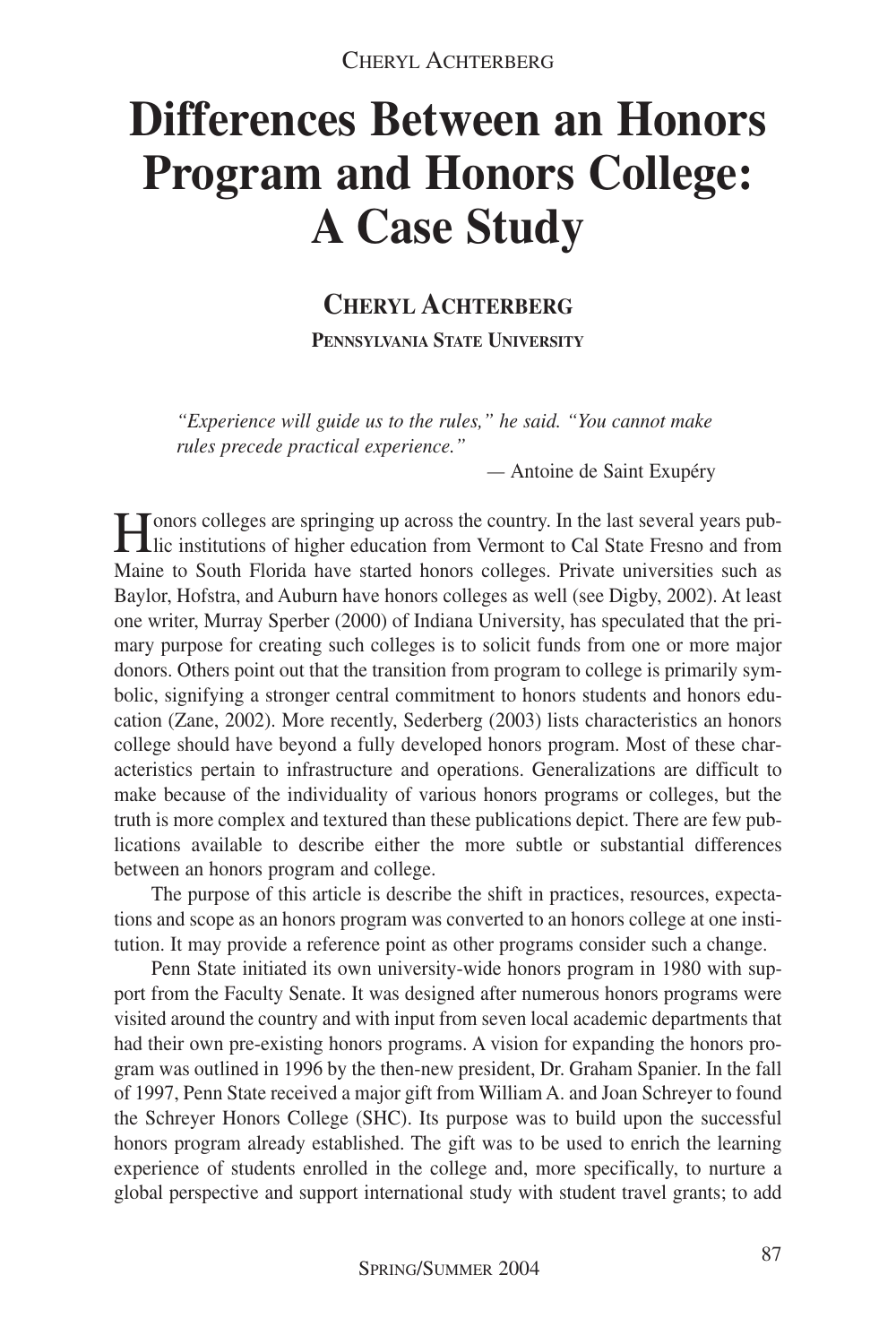programs that would inspire responsible citizenship; to offer honors seminars across all four years of undergraduate study; to link the development of innovative honors courses to the Schreyer Institute for the Innovation in Learning (a think tank for reassessing and redesigning undergraduate education that was previously endowed by Mr. and Mrs. Schreyer); and to introduce mentors and fellows who would inspire, serve as role models and help students bridge their academic and future public lives. In return, the university was expected to enhance facilities and staff, including a dean's position. A large portion of the gift's funds was directed to scholarship endowments, with none targeted for "bricks and mortar."

Conversations about the conversion of honors programs to honors colleges tend to emphasize public visibility, reporting lines, and enhancement of the quality of applicants and matriculants (Lawrence, 2000; Mass, 2003). Yet, a list of what a program or college has or doesn't have, adds or doesn't add, tells only part of the story. Table 1 is a compilation of the characteristics and program additions made to the honors college in our case. It is admittedly dry and, by itself, unlikely to motivate other institutions to make similar changes. More important is what an honors college *does* that an honors program could not do. The most significant challenge and change, in our case, was one of cultural transformation. The balance of this paper describes the "before and after" differences in vision, mission, and purpose; public visibility and university reach; reporting lines; development and fundraising; operations; and, facilities. The "Discussion and Conclusion" section explores an answer to the "So what?" question and provides examples of some of the college's impacts.

#### **TABLE 1**

**COMPARISON OF SELECTED ACTIVITIES BETWEEN AN HONORS PROGRAM AND HONORS COLLEGE AT PENN STATE (ADAPTED FROM** *ONE MINUTE* **SURVEY BY MASS, 2003)**

|                                             | <b>Honors Program</b><br>(1997) | <b>Honors College</b><br>(2004) |
|---------------------------------------------|---------------------------------|---------------------------------|
| <b>Alumni Society</b>                       |                                 | X                               |
| <b>Budget</b>                               |                                 | X                               |
| Community outreach/<br>volunteer activities |                                 | X                               |
| <b>Course innovations</b>                   |                                 | X                               |
| <b>Cultural events</b>                      | X                               | X                               |
| Development/<br><b>Fundraising</b>          |                                 | X                               |
| <b>Diversity planning</b>                   |                                 | X                               |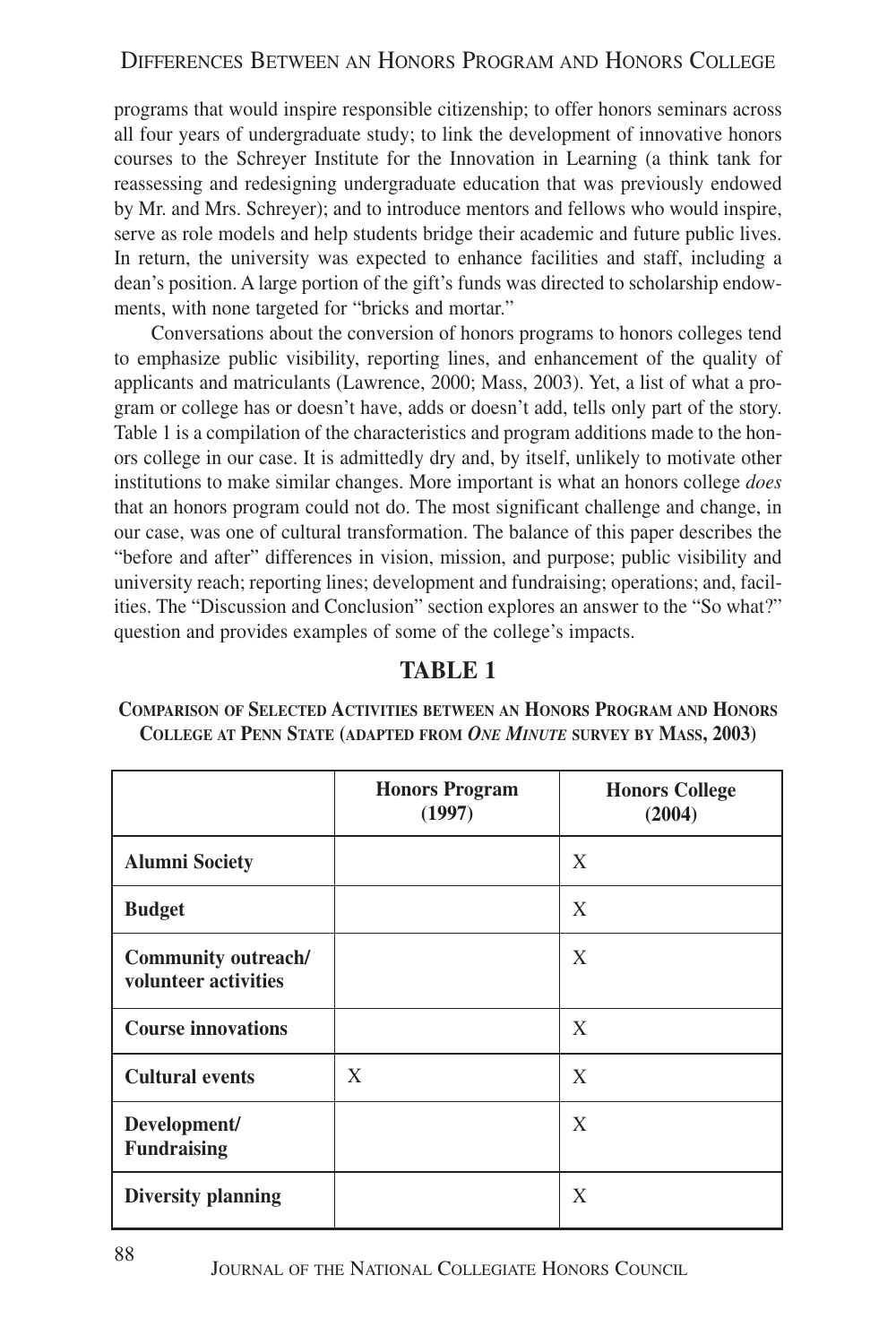### CHERYL ACHTERBERG

|                                                      | <b>Honors Program</b><br>(1997) | <b>Honors College</b><br>(2004) |
|------------------------------------------------------|---------------------------------|---------------------------------|
| <b>External Advisory</b><br><b>Board</b>             |                                 | X                               |
| <b>Faculty Advisory</b><br><b>Committee</b>          | X                               | X                               |
| <b>Faculty recruitment</b><br>for courses            | X                               | X                               |
| <b>Faculty development</b><br>seminars               |                                 | X                               |
| <b>Faculty/Student men-</b><br>torship opportunities | X                               | X                               |
| <b>Guest lectures by</b><br>alumni                   |                                 | Χ                               |
| <b>Guest lectures by</b><br>faculty                  |                                 | X                               |
| <b>Honors</b> advisors                               | X                               | X                               |
| <b>Honors</b> course<br>scheduling                   | X                               | X                               |
| <b>Honors</b> housing                                | $\mathbf X$                     | X                               |
| <b>Honors Medal</b><br><b>Ceremonies</b>             | X (2 per year)                  | X (3 per year)                  |
| <b>Honors receptions</b>                             | X                               | X                               |
| <b>Hosting prospective</b><br>students               |                                 | X                               |
| <b>Incubator</b> for<br>student clubs                |                                 | X                               |
| <b>Informal student</b><br>advisement                | $\mathbf X$                     | X                               |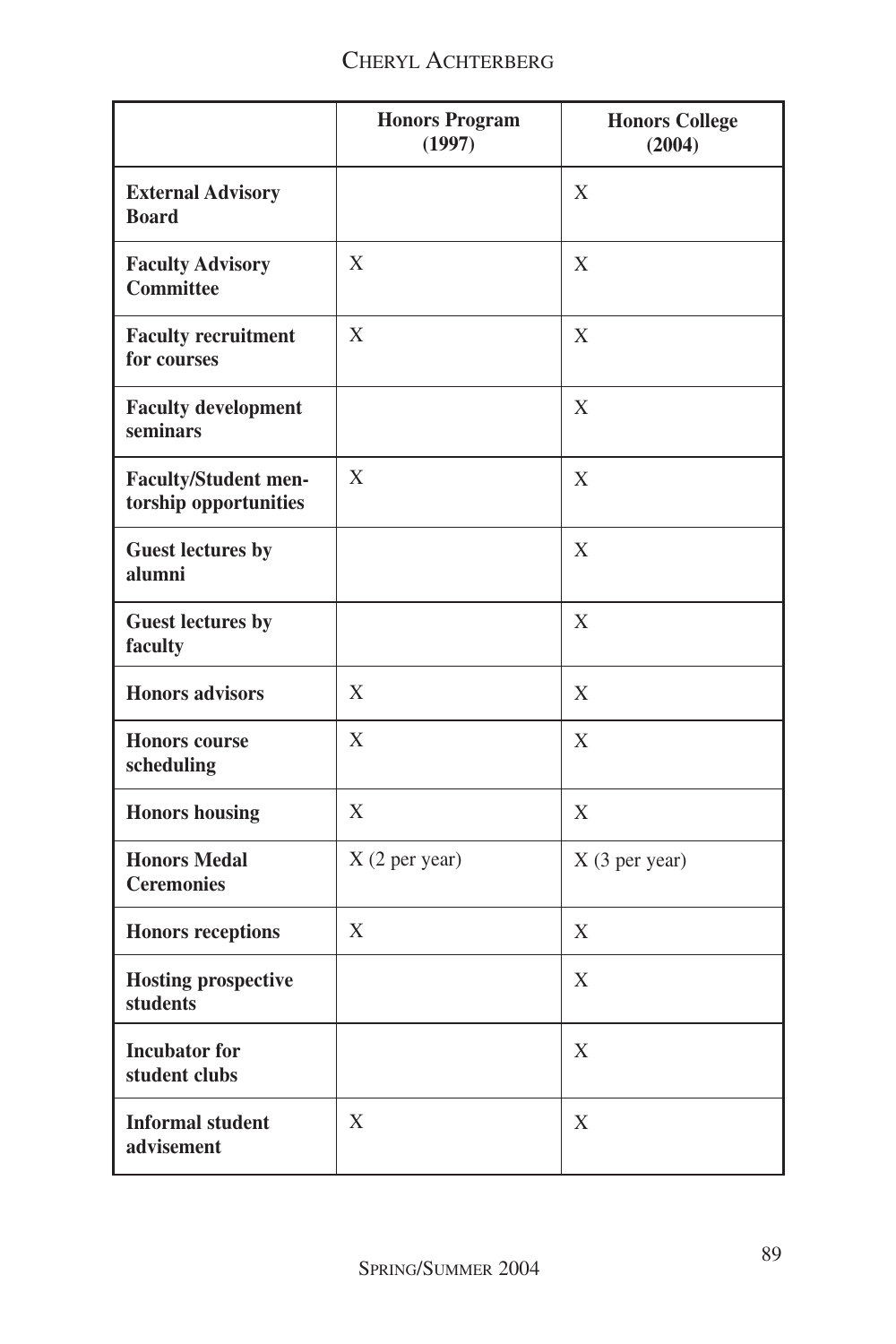|                                                | <b>Honors Program</b><br>(1997) | <b>Honors College</b><br>(2004) |
|------------------------------------------------|---------------------------------|---------------------------------|
| Leadership<br>development<br>seminars, courses |                                 | X                               |
| <b>National conferences</b>                    |                                 | $\mathbf X$                     |
| <b>Newsletters</b>                             | X                               | X                               |
| Recruitment/<br><b>Open houses</b>             | X                               | X                               |
| Scholarships                                   | X                               | X                               |
| <b>Senior awards</b>                           | $X(1$ per year)                 | X (4 per year)                  |
| <b>Strategic planning</b>                      |                                 | X                               |
| <b>Student Council</b>                         | X                               | X                               |
| <b>Student fellowship</b><br>assistance        |                                 | X                               |
| <b>Student internship</b><br>assistance        |                                 | X                               |
| <b>Study/Travel abroad</b><br>opportunities    |                                 | $\mathbf X$                     |
| <b>Technology planning</b>                     |                                 | X                               |
| Thesis requirement                             | X                               | X                               |
| <b>Travel grants</b>                           |                                 | $X (-250/yr)$                   |
| Undergraduate<br><b>Research Exhibition</b>    | X                               | $\mathbf X$                     |
| Web site                                       |                                 | X                               |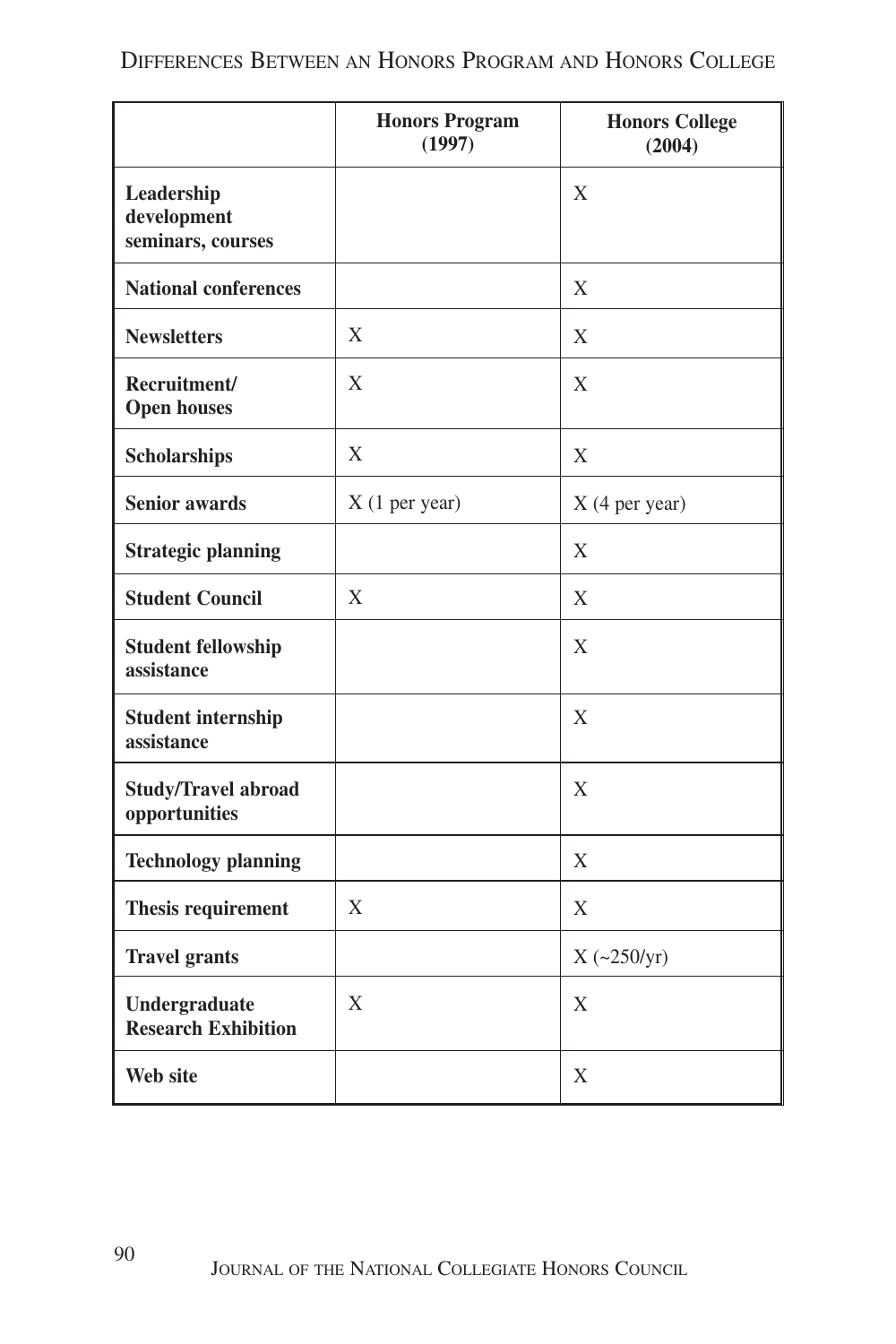#### CHERYL ACHTERBERG

*Vision, Mission, Purpose -* The single most important element in transforming the honors program culture originally in place to one that would support an honors college was to create an expanded and explicit vision, mission and goals statement (see Table 2). Previously, there was a common, but tacit, understanding that the honors program was essential to recruit stronger students to the university and to promote academic excellence. However, the new mission statement, created with input from many stakeholders and committees within and outside of Penn State, made explicit for the first time what goals honors education was to achieve at the university. The mission-vision statement expanded the scope, focus, programming activities and measures required of honors education at Penn State. The importance of the vision and mission statements is continuously underscored because all personnel and planning activities are driven by the mission.

With the new vision, mission and goals statement in hand, the SHC administration shifted from a management role focused primarily on student selection and honors courses to a larger leadership role that included the start-up of new programs and activities both within honors and across campus. The SHC became associated with new initiatives and innovations in the classroom, office operations and co-curricular programming. For example, it was the first unit on campus to create a separate strategic plan for technology, and it developed a model strategic plan for diversity. New honors courses were associated with service learning, experiential learning and international perspectives. The SHC also led the campus in an electronic imaging project

#### **TABLE 2**

#### **VISION, MISSION AND GOALS OF THE SCHREYER HONORS COLLEGE**

#### **Vision**

- To educate men and women who will make important differences in the world, affecting academic, professional, civic, social, and business outcomes.
- To improve educational practice and to be recognized as a leading force in Honors education nationwide.

#### **Mission**

• To promote academic excellence in all fields of study, internationalization, leadership, and social and civic responsibility in our student body and across the Penn State community.

#### **Goals**

- To provide academically talented and highly motivated students with meaningful learning experiences that will prepare them to continuously learn, apply, and create new knowledge throughout their lifetimes.
- To provide our students with meaningful opportunities that will challenge them to reach their full potential as thoughtful, creative, responsible, caring, and productive persons.
- To provide university-wide leadership in developing, testing, and modeling outstanding educational practices and community involvement in both in-class and out-of-class settings.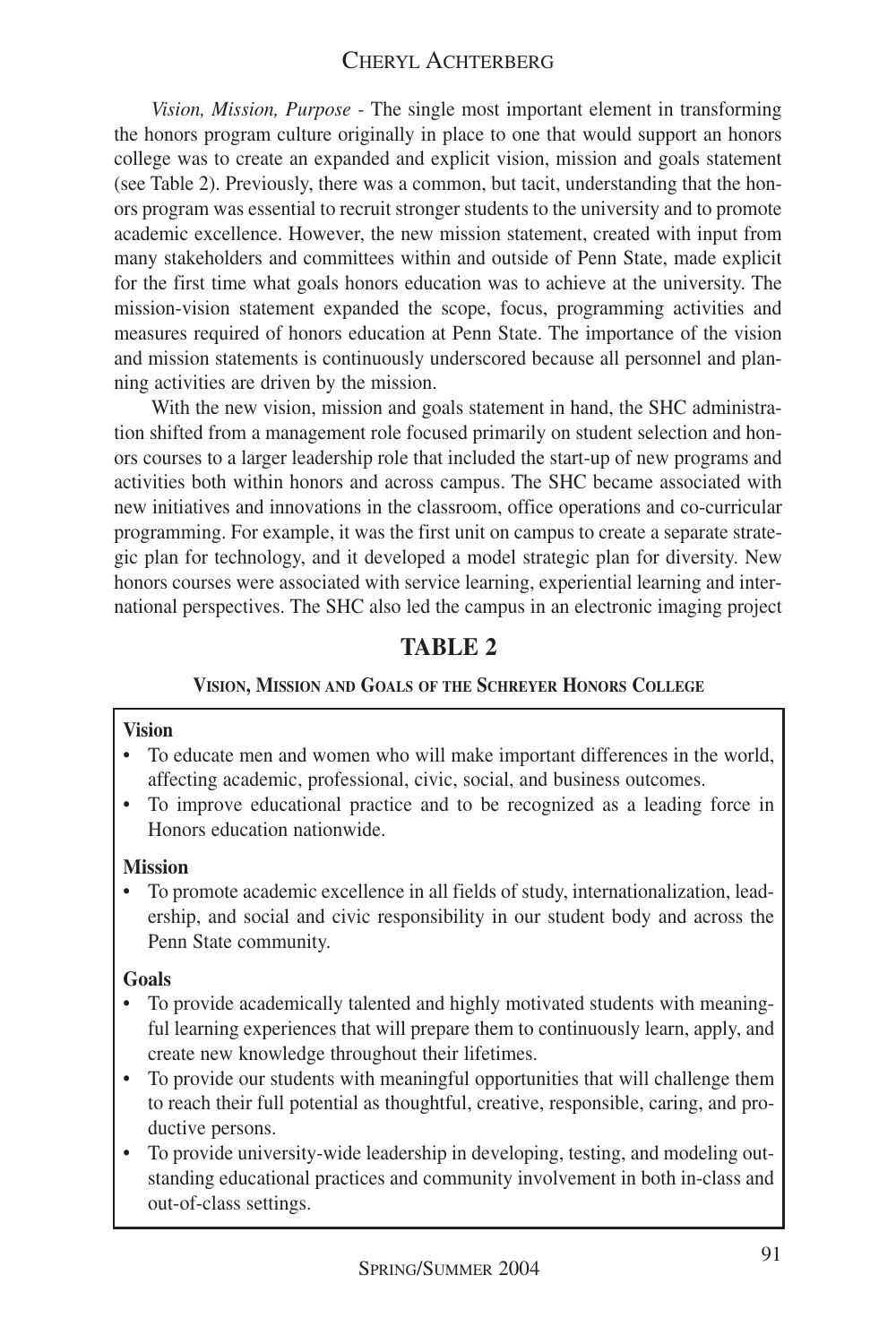that saves time, money and space as it incorporates all SHC online forms into a unique Web-based student records system accessible to all SHC staff.

*Public Visibility and University Reach -* The major gift used to found the college attracted a good deal of publicity that, in turn, led to greater notoriety and attention to some of the changes we sought to accomplish. Greater publicity generally comes at a price. In our case, that price was the assumption that we had \$30 million to spend and thus didn't need additional funds. Both assumptions were wrong, and we had to work diligently over time to correct these misperceptions. The gift was pledged in payments over time, and, of course, any available funds would be only a percentage of the interest, not the principal, of the endowment.

However, on the plus side, the publicity also gave us name recognition both on and off campus. It also allowed us to work towards greater alignment around a shared purpose, both on the main campus and at Penn State's twenty-one other colleges and campuses. In addition, the SHC expanded its reach with a seat on the Faculty Senate, solid representation on various committees in the university-wide Teaching-Learning Consortium and a voice in educational technology developments and undergraduate research. Members of the SHC staff were also invited to serve on various administrative reviews and search committees. Even more importantly, the SHC was at the table for discussion of university resource allocation as well as other strategic decisions. None of these opportunities for university engagement existed before the honors program was converted to an honors college.

*Reporting Lines -* What difference does having a dean make? First, it increases communication with higher administration through direct and regular access to other deans, the university Provost, the President, and the Board of Trustees. It also creates a new peer group for the dean of the honors college, namely other college deans. The Honors college dean gains a set of powerful colleagues to consult and partner with in resolving problems or starting new initiatives. He or she also gains the opportunity to address undergraduate education and quality concerns at all deans' meetings, has direct access (or at least as much access as other deans) to the development office/foundation, university attorneys and university leadership in Budgeting, Finance, Business, Public Information, Admissions, the Alumni Association and the Registrar's Office. A dean also assures that honors is part of the university-wide strategic planning process.

Having a dean at the helm of the SHC helped to ensure that honors could shift from a mode of transactional leadership with a quid-pro-quo exchange to transformational leadership that incorporates an inspirational element. A key element in this transformation was the opportunity for the SHC to create its own policy for honors education at Penn State such as enrollment numbers, criteria for student admissions, and faculty selection. Such authority was previously beyond reach. Oversight shifted from the Vice-Provost of Undergraduate Education and the Faculty Senate directly to the Provost. Now the Faculty Senate is consulted for curricular issues only. Moreover, the President appointed the SHC dean to a seat on the Faculty Senate, where she routinely participates on all committees that focus on undergraduate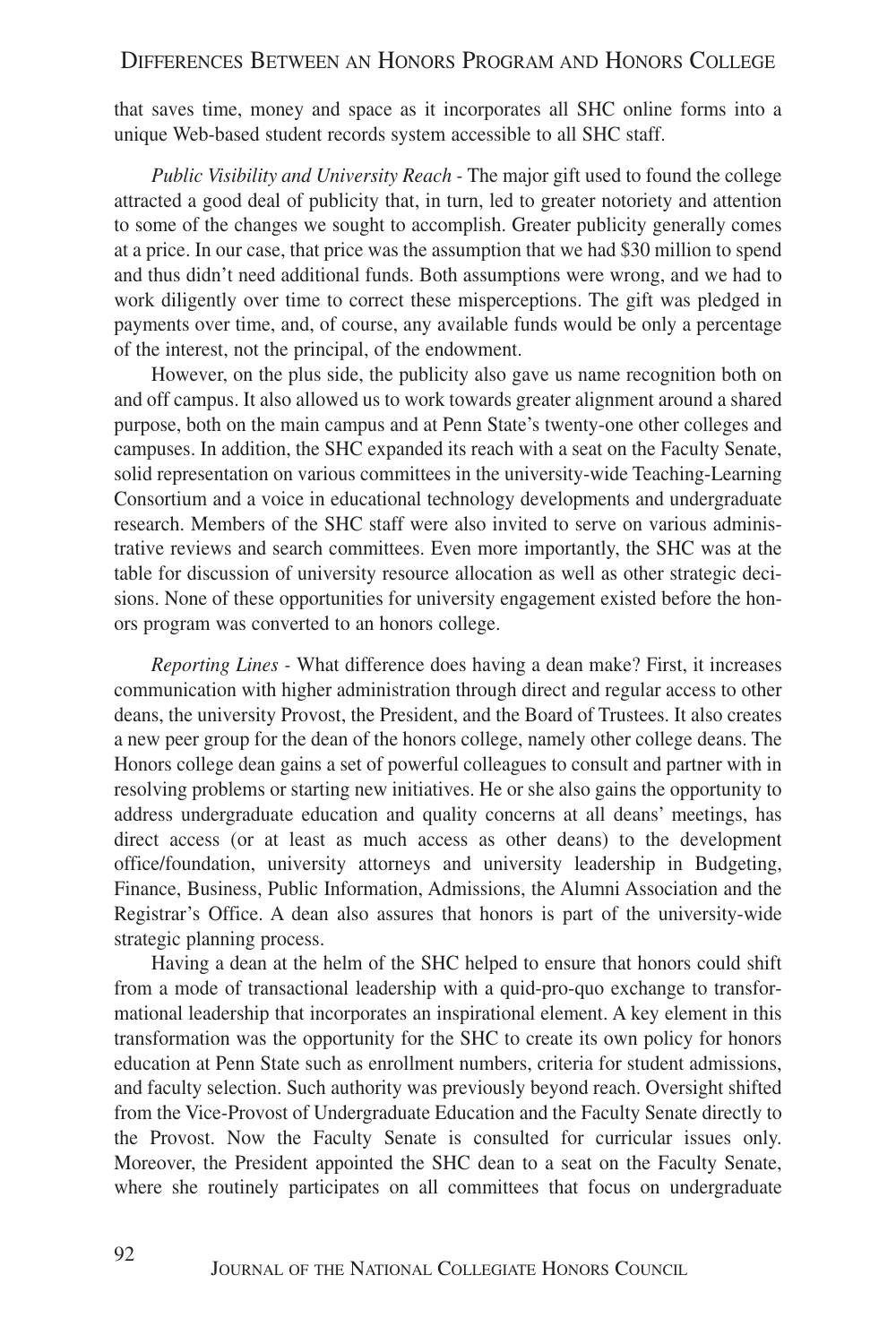#### CHERYL ACHTERBERG

education or internationalization, thus creating an active partnership between the Schreyer Honors College and the Senate. Finally, the honors administration has always had to work "over, under, around and through" other departments and organizations on campus, and we still do; our primary strategy was and still is "moral suasion," but fortunately, with new programs, opportunities, resources and authority, the SHC now has a bigger arsenal to work with and a more prominent bully pulpit.

*Development or Fundraising -* College status has provided access to the university development office that was never afforded previously. Although the SHC has had only a part-time assignment of a development officer with a large portfolio, it has been able to an increase the number of donors, the size of donations, and thus the number and amount of scholarships. For example, the SHC became a part of the university's capital campaign, which gave the college the opportunity to interact with major donors at all development events. A strategic plan for fundraising was also made for the college. More recently an Executive Development Committee was established for the Schreyer Honors College, comprised of ten external alumni and other leaders who share a commitment to the SHC's mission and a deep desire to help it raise further funds to forward that mission. None of this would have occurred had we remained an honors program.

*Operations -* Key changes also occurred in the everyday operations of our offices. The organizational chart was revamped, with leadership transitioning from professional staff to faculty with tenure. Four few new positions were added, but reorganization, renaming and reassignment of positions and responsibilities were at least as important as new additions in accommodating new functions. Appointments were also changed from nine or ten to twelve months. Significant additions beyond the dean include an associate dean, a full-time information technology officer, a parttime coordinator of alumni activities and a part-time internship fellowship coordinator as well as staff assistants.

Another key change in operations relates to the establishment of an External Advisory Board currently consisting of sixteen members. This board is shared with the Schreyer Institute for Excellence in Teaching and meets twice each academic year. Members review and advise the SHC on recruitment, publications, development, curriculum, assessment and other issues. An Alumni Society Board was similarly established for the newly formed Honors Alumni Society.

*Facilities -* The former facilities that housed the honors program could only be described as humble and cramped. The inauguration of the Honors college stimulated the university to find a more suitable space for the operation that was larger, airier, centrally located and more functional. We eventually renovated space in one of the honors residence halls along with an addition that created 18,725 square feet of goodlooking offices and meeting spaces including study halls, a computer laboratory, conference room, classroom, kitchen and social meeting spaces for students and staff.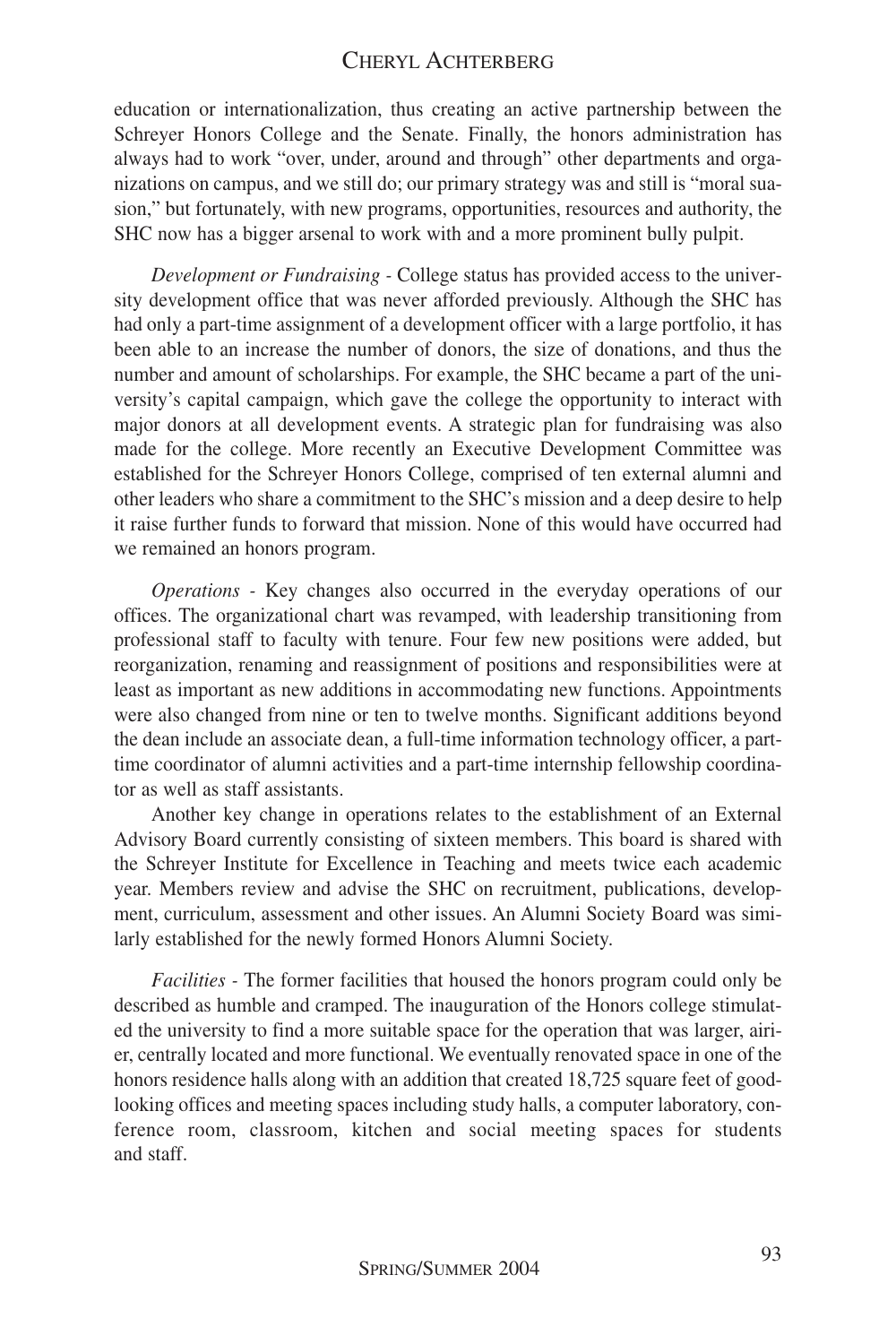## **DISCUSSION**

After cataloging differences in resources, activities and operations between Penn State's former honors program and current honors college, it is important to question what the added value of such an enterprise is. There are numerous quantitative indicators such as number of honors students, the average SAT score of such students, students who study abroad, number of honors courses, students who complete an honors thesis, number of national award winners, students who attend graduate and professional schools, and average college GPA. All of these are important indicators and reflect, to some degree, what impact an honors college might have within an institution. Many might be tempted to stop the assessment with these measures alone. However, measures of this type must always be seen for what they are: *indicators* of quality. An honors college (or program for that matter) stands for nothing if not for quality. Donors, administrators and legislators will not be willing to contribute or invest precious and limited resources into an honors college if it means only "business as usual." **Therefore, honors colleges should make a distinctive qualitative difference in the life of a university as well as a difference in the entry statistics for each freshman class.**

What evidence is there in this case study for important qualitative impacts on a university-wide basis? Several developments are worth noting:

*Faculty Travel Fund* – The Schreyer Honors College began a program to fund travel costs for faculty who developed and taught short-courses at an international location for honors students as a means to promote internationalization. The model encouraged more faculty and students to go abroad so effectively that the International Programs Office now offers a similar fund to faculty university-wide.

*Technology Learning Assistants* – The Schreyer Honors College piloted a program where faculty received one-on-one tutoring about computer technology/course management systems from Honors students enrolled in a one-credit course on computer technology consulting. The faculty learned how to use new teaching technologies in the privacy of their offices, and students developed important teaching and consulting skills. Penn State benefited with more syllabi and course materials being made available on the Web as well as more faculty using ANGEL, Penn State's course management tool. The program was so successful it was adopted by all campuses, university-wide.

*Leadership Seminars* – The value of honors seminars as an educational approach was made evident in the honors program. Faculty experience in this venue helped to instigate and support a university-wide first-year seminar requirement, which is no small feat in itself. The Schreyer Honors College also added a new dimension to the first-year seminar with rigorous academic study of leadership accompanied by outdoor team-building experiences. The approach was so popular that two academic colleges have adopted the model for all their undergraduate students and a third college will now require an introductory course about leadership for all students beginning Fall, 2004.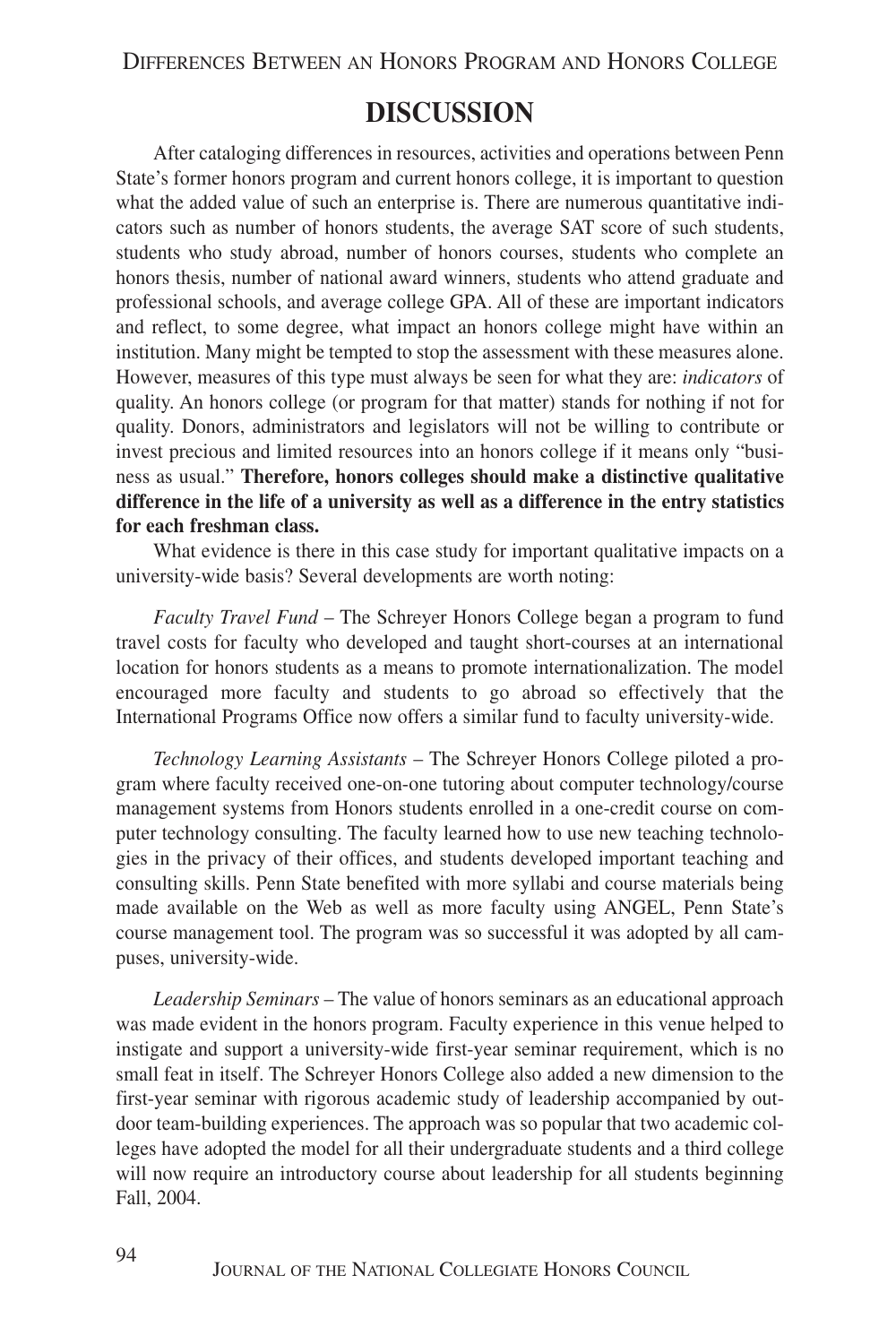*Signature Courses* – The Schreyer Honors College helps faculty develop and implement interdisciplinary honors courses that blend all three parts of its mission. These courses typically cross two semesters, often with an applied summer international experience in-between. For example, one course entitled "Geographic Perspectives of Juarez" had students write a field guide of La Cuidad Juarez (with chapters on water, air quality, education, trade, art, and music, etc.) during spring semester. In May, the class went to Juarez, built a home in one of the poorest neighborhoods and collected in-field information. The following fall, students revised the field guide based on their experiences, wrote self-reflective essays and published oped pieces in their home newspapers. The course had a transformative effect on its participants; almost half the students changed majors and/or career goals based on their experience. This model has been replicated in courses on poverty in Philadelphia, housing among the northern Cheyenne, education in Madras, India and freedom of the press in South Africa. These courses have fostered an unprecedented commitment to service learning, promoting dozens of other innovations in a wide variety of courses and colleges.

## **CONCLUSION**

None of the changes, programs, or impacts described in the "Discussion" section alone could have been anticipated or planned at the founding of the Schreyer Honors College. However, none would have taken place without the Honors College. They are the result of having a recognized unit empowered by the resources, authority and imagination to make a difference. The differences observed are both farreaching and long-lasting. They supercede and enhance the changes in organizational effectiveness that resulted from the early stages of transition from honors program to college. It is important to point out, however, that these university-wide differences in teaching practices and educational culture grew out of the improved environment that the establishment of an honors college created.

To summarize and reframe the discussion about the creation and transition of an honors program to an honors college, I offer the following observations:

- A shift in authority must occur, conferring the legitimacy and degree of freedom to act as a college.
- A change in infrastructure must occur to implement such authority effectively, i.e., the organization must behave like a college.
- Additional resources are required including space, staff and budget to provide the tools necessary to work as a college.

Many honors programs have an infrastructure in place. Some honors programs have the resources in hand already to act as a college. But, few have sufficient authority to lift their honors program to college status. When all three elements are braided together, the outcomes should be qualitatively different, beyond a simple summation. These outcomes have an impact on honors students, advisors and faculty in meaningful ways, but they can also influence the larger university context and